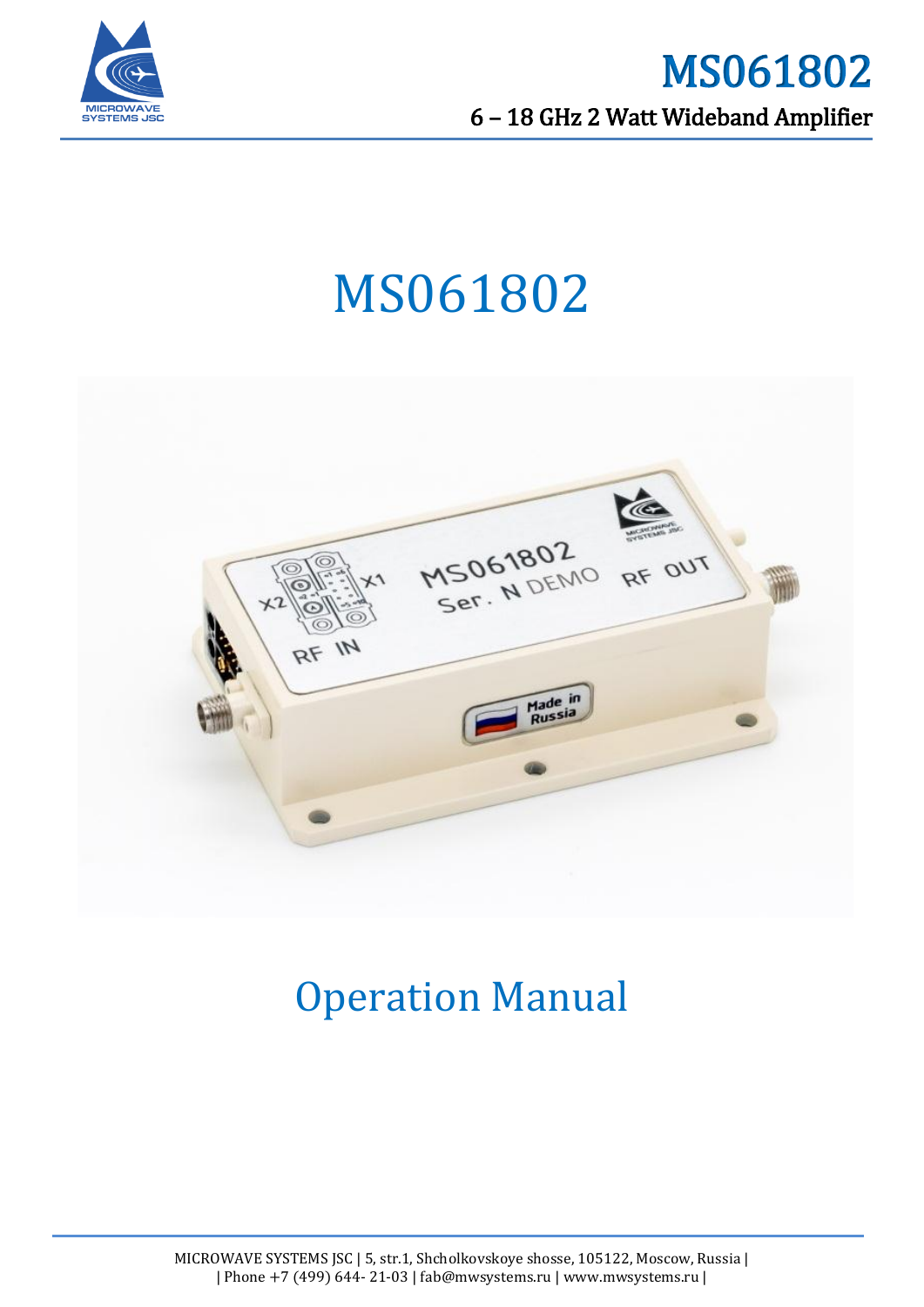

### Specification  $T = 25^{\circ}C$

| <b>Operating Frequency</b>               | 618 GHz                  |
|------------------------------------------|--------------------------|
| <b>RF Saturated Output Power</b>         | 23.8 W                   |
| RF Output Power @ 1 dB compression       | 1.83.7 W                 |
| Small Signal Gain                        | $34 - 44$ dB             |
| <b>Small Signal Gain Flatness</b>        | 3 dB Typ.                |
| <b>Input VSWR</b>                        | $2.5:1$ Max              |
| <b>Operating Voltage</b>                 | $+9V$                    |
| <b>Maximum Operating Current</b>         | 2.5A                     |
| RF input overdrive                       | 15 dBm Max               |
| <b>Signal Source VSWR</b>                | 2.0:1 Max                |
| <b>Output Load VSWR</b>                  | 2.0:1 Max                |
| <b>Power Detector Load</b>               | 1 k0hm                   |
| RF connector, Input / Output / Impedance | SMA Female / 50 Ohm      |
| Cooling                                  | <b>External Heatsink</b> |
| <b>Dimensions</b>                        | 101.8 x 54.7 x 23.1 mm   |
| Weight                                   | $0.18$ kg                |
| Operating Temperature (baseplate)        | $-5575 °C$               |
| <b>Storage Temperature</b>               | $-6585$ °C               |
| <b>Relative Humidity</b>                 | 98 %                     |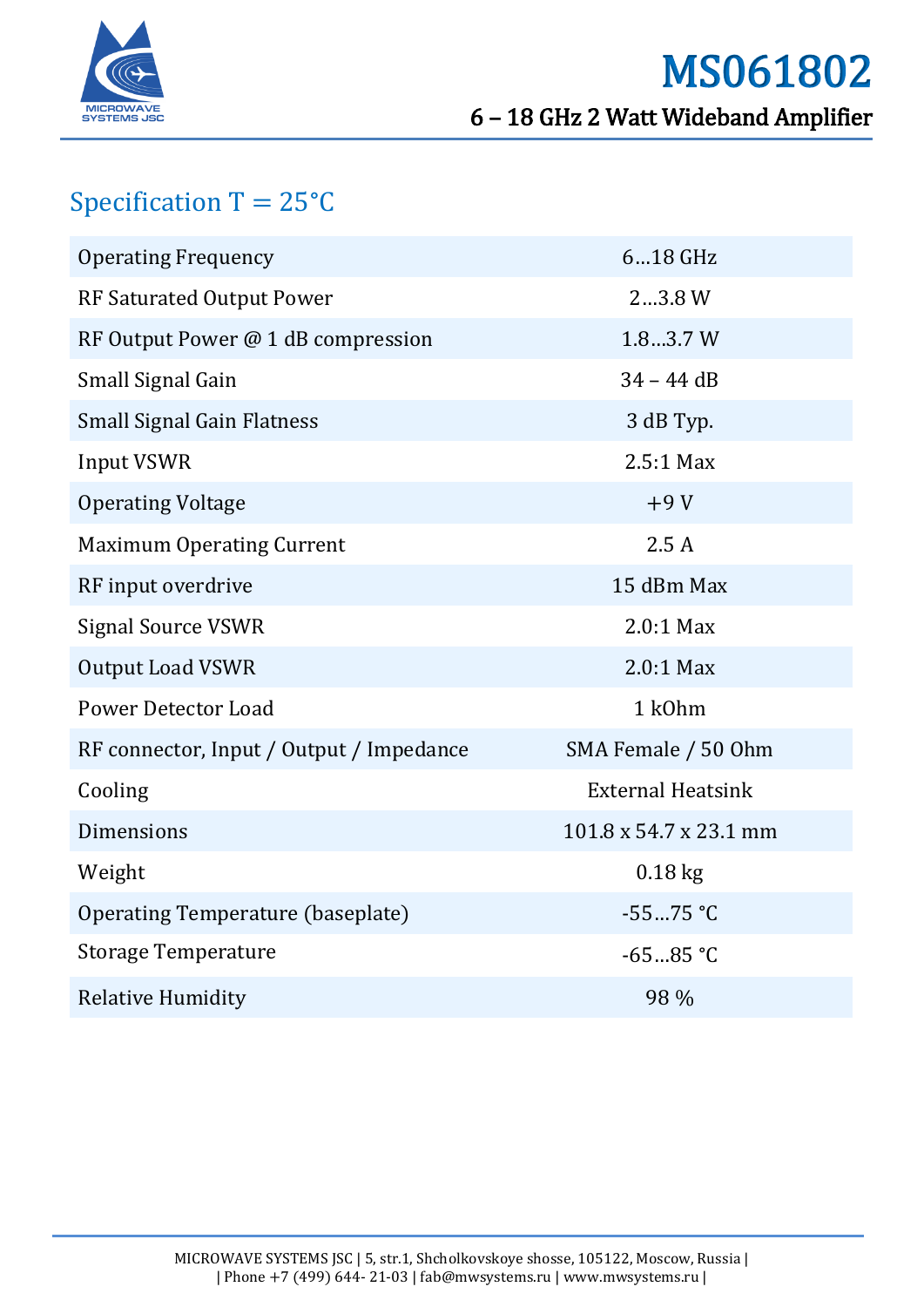

#### Amplifier Use:

- The amplifier operational baseplate temperature must be within the operational temperature range stated in the amplifier operation manual. Depending on the design and thermal requirements, using a heatsink with cooling fan is always recommended for safe reliable operation. A heat sink without a cooling fan may also be used. Damage caused from overheating will void the warranty.
- Confirm the system is designed and calibrated for 50 Ohms. Any impedance mismatch may cause performance issues.
- Confirm the amplifier output load is matched for a 50 Ohm impedance and will not exceed the maximum output load VSWR limit for the amplifier. Exceeding the maximum output load VSWR limit will result in reflected signal that could damage the amplifier and void the warranty.
- Confirm adequate system grounding is established. The DC power supply and amplifier must have a common ground in order to operate properly.
- Power supply must be able to provide adequate current for the amplifier. Power supply should be able to provide 1,5 times the typical current or 1,2 times the maximum current (whichever is greater).
- As long as the input and output ports of the amplifier are connected to a 50 Ohm load and RF-signal is applied, the amplifier can be powered up with DC voltage.
- Ensure that the power and DC voltage is off then connecting or disconnecting the input or output of the amplifier.
- $\bullet$  Exceeding absolute maximum ratings shown will damage the amplifier.
- $\cdot$  The amplifier is static sensitive. Always follow ESD rules when working with amplifier.

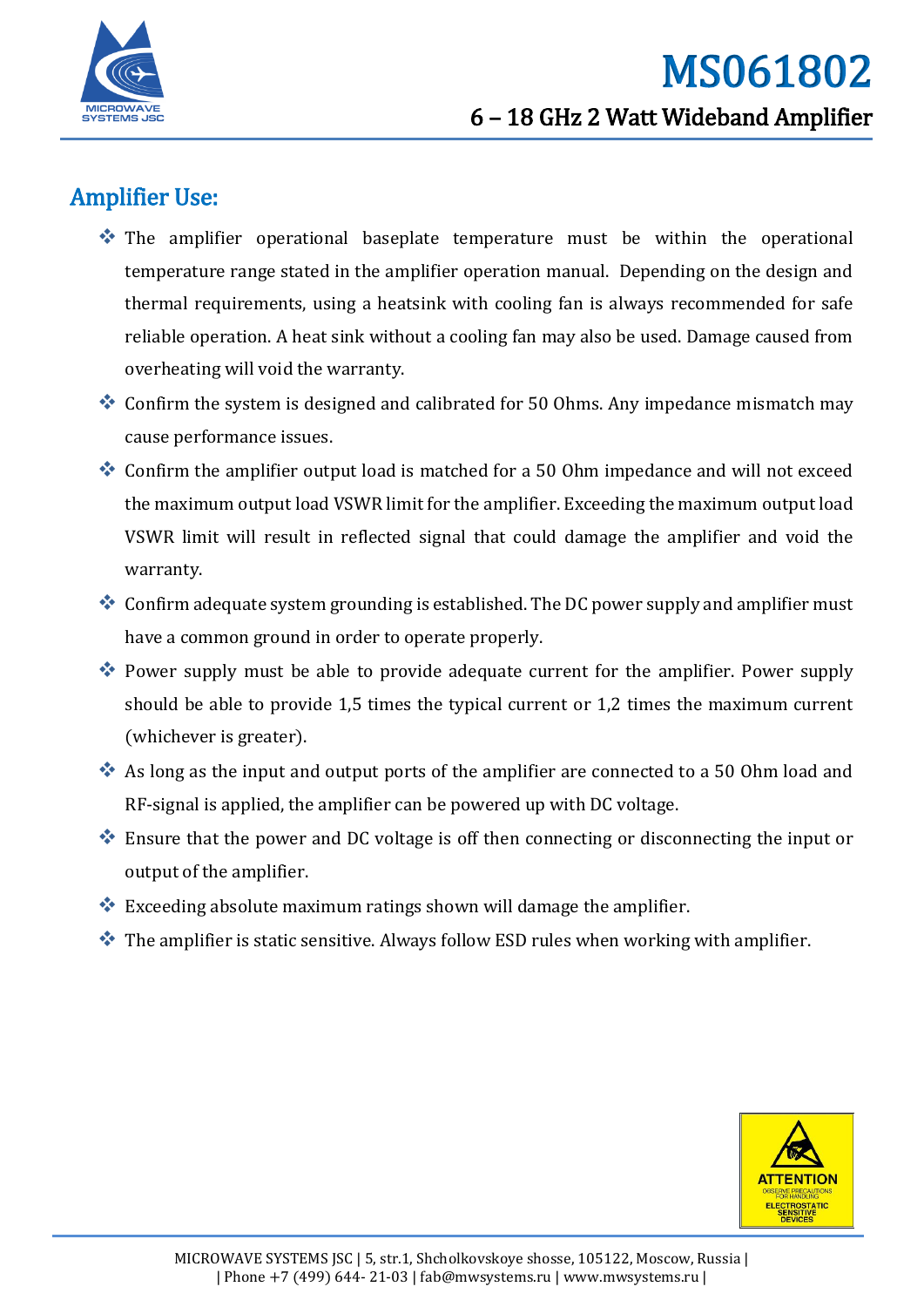

#### Connection Procedure:

1) RF connectors. Connect «RF IN» and «RF OUT» to 50 Ohm source / load.

2) X2 Connector. Connect Pin#B to DC Ground. Connect Pin#A on X2 to DC +9V biasing. Pin#1 and Pin#2 leave unconnected.

3) X1 Connector. Connect DC +5V/0V (TTL Logic High/Low) to Pin#9 and DC Ground to Pin#7. Connect DC +5V/0V (TTL Logic High/Low) to Pin#1 – Pin#5 to enable control of built-in attenuator. 4) Turning on the amplifier. Enable +9V DC (X2) and then enable DC +5V Pin #9 (X1) to turn on the RF signal.

The device will have maximum available gain at these conditions. To turn on the attenuator bit enable DC  $+5V$  to the necessary pin (Pin#1 – Pin#5 X1). It is possible to combine and use multiple bits at the same time.

#### **Connectors**

#### RF IN

RF input. Connect to 50 Ohm source. Do not exceed the maximum input power of +15 dBm, higher input power may damage the amplifier.

#### RF OUT

RF output. Connect to 50 Ohm load.

#### Pin#A  $(X2)$  / +8.6...+10 V DC power supply input

Use an appropriate power supply with an output voltage of +8.6…+10 V DC and an output current of 15 A.

#### Pin#B (X2)

Must be connected to the ground (return) connector of the power supply unit.

#### Pin#1, Pin#2 (X2)

No connection.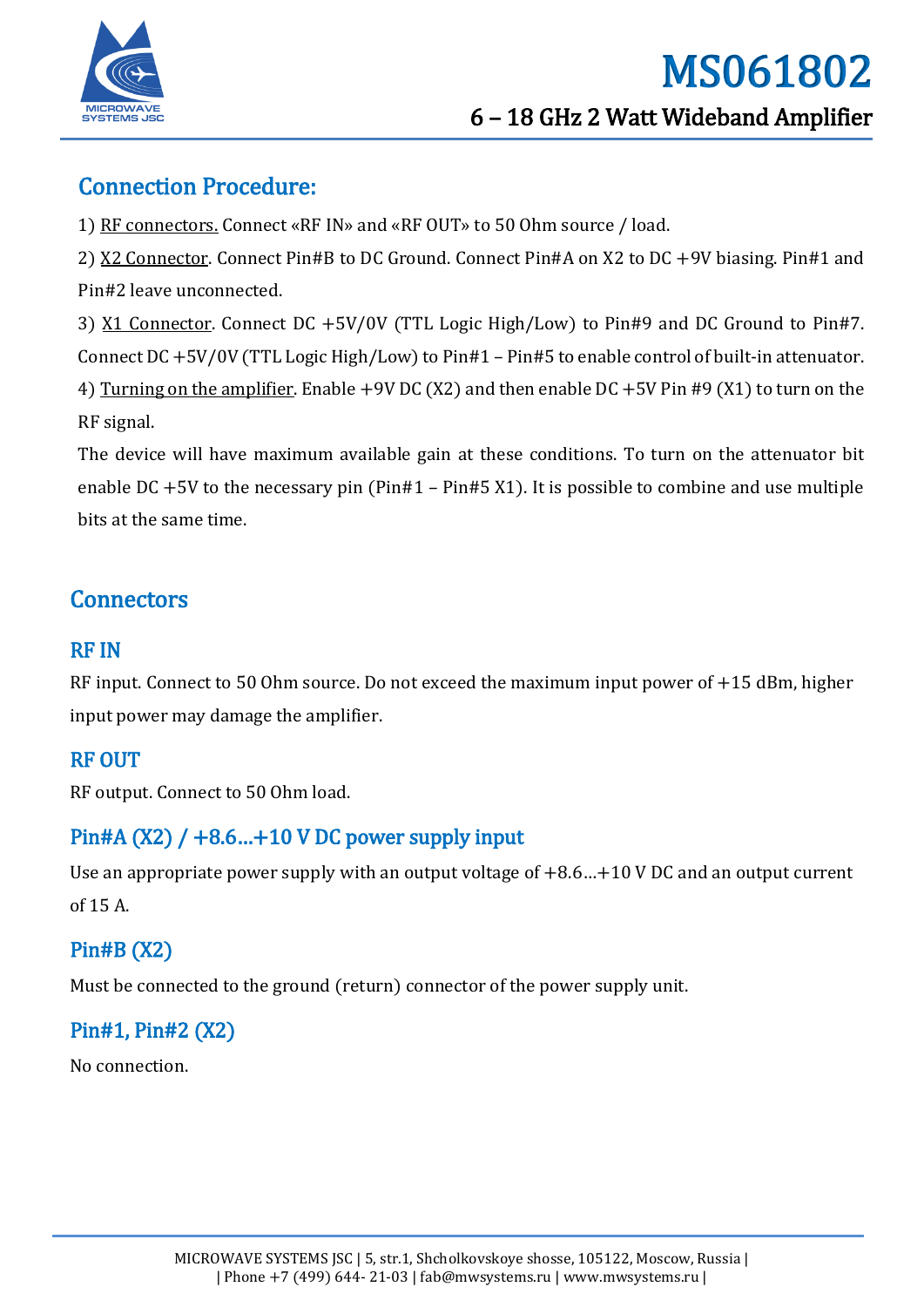

#### Pin#1 – Pin#5 (X1)

Enable control of built-in attenuator. To turn on the attenuator bit enable DC +5V (TTL Logic High)

to the necessary pin.

Pin#4 – Bit 1.8 control Pin#5 – Bit 0.9 control

Pin#1 – Bit 14.4 control Pin#2 – Bit 7.2 control Pin#3 – Bit 3.6 control

Typical small signal gain (turn on the attenuator bits)



#### Pin#6 (X1) Output voltage of built-in output power detector

The output provides a DC voltage proportional to the forward output power of the amplifier. Load Pin#6 on X1 connector at 1 kOhm and measure output power level using DC-tester or multimeter.



Typical power detector level vs. frequency  $\omega$  P<sub>out</sub> = 33 dBm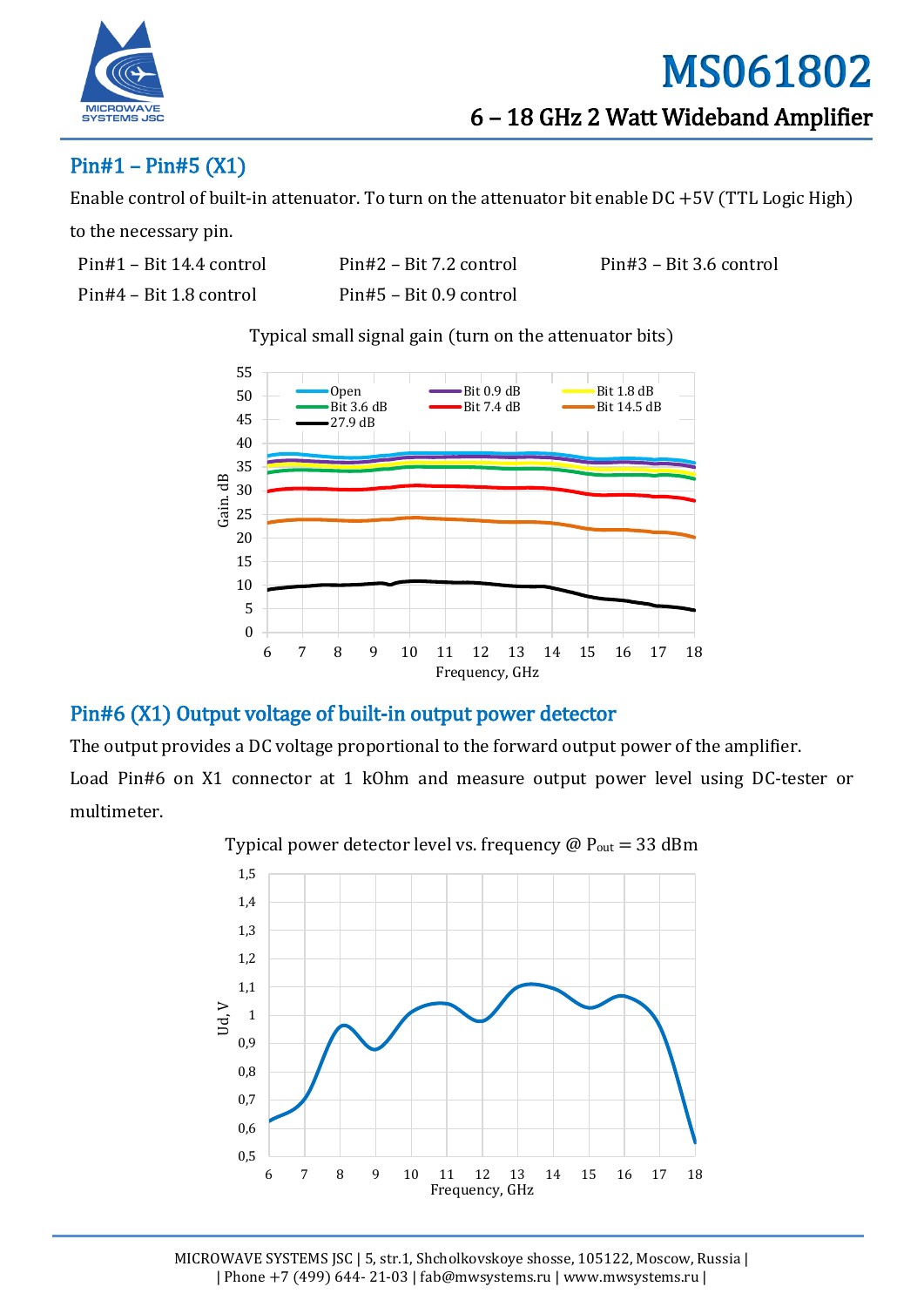

#### Pin#8 (X1) Output voltage of built-in output temperature sensor

This output provides a voltage proportional to the internal temperature of the amplifier. The voltage range of this output is 0…3 V DC (the type of temperature sensor is LM20BIM7 National Semiconductor).

Measure voltage level using DC-tester or multimeter.





 $V_0 = (-3.88 \times 10^{-6} \times T^2) + (-1.15 \times 10^{-2} \times T) + 1.8639$ 

$$
T = -1481.96 + \sqrt{2.1962 \times 10^6 + \frac{(1.8639 - V_0)}{3.88 \times 10^{-6}}}
$$

#### Pin#9 (X1) Enable / disable of the amplifier

The input voltage range is  $+2.4...5$  V DC (TTL High Level). The voltage on this Pin enabling the amplifier. After applying a voltage on this Pin the amplifier goes activate and with RF input power the oscilloscope shot of the detected output signal is showed below.



#### Pin#7, Pin#10

DC ground.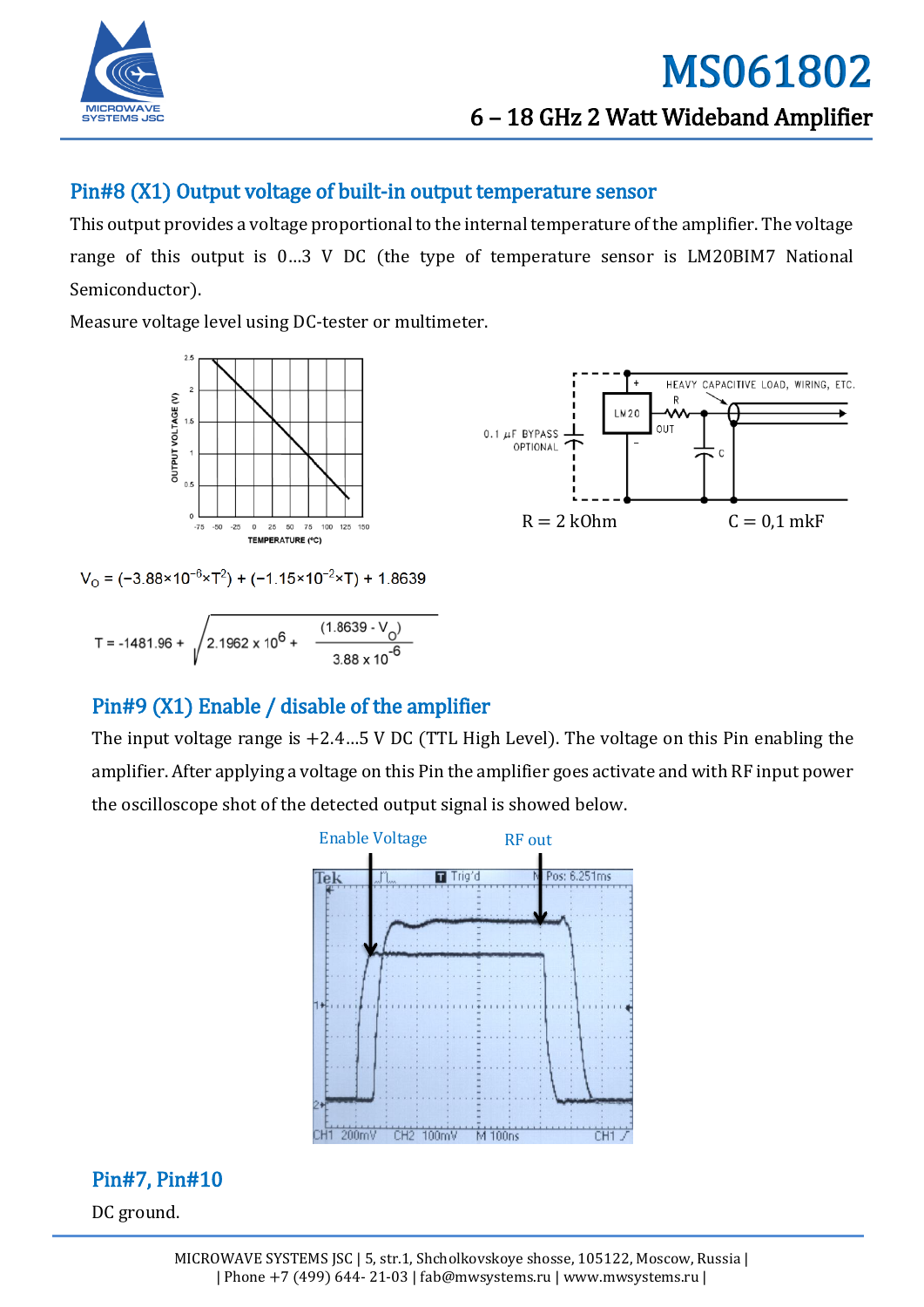

#### Gain-temperature compensation

The amplifier contains a built-in gain-temperature compensation.